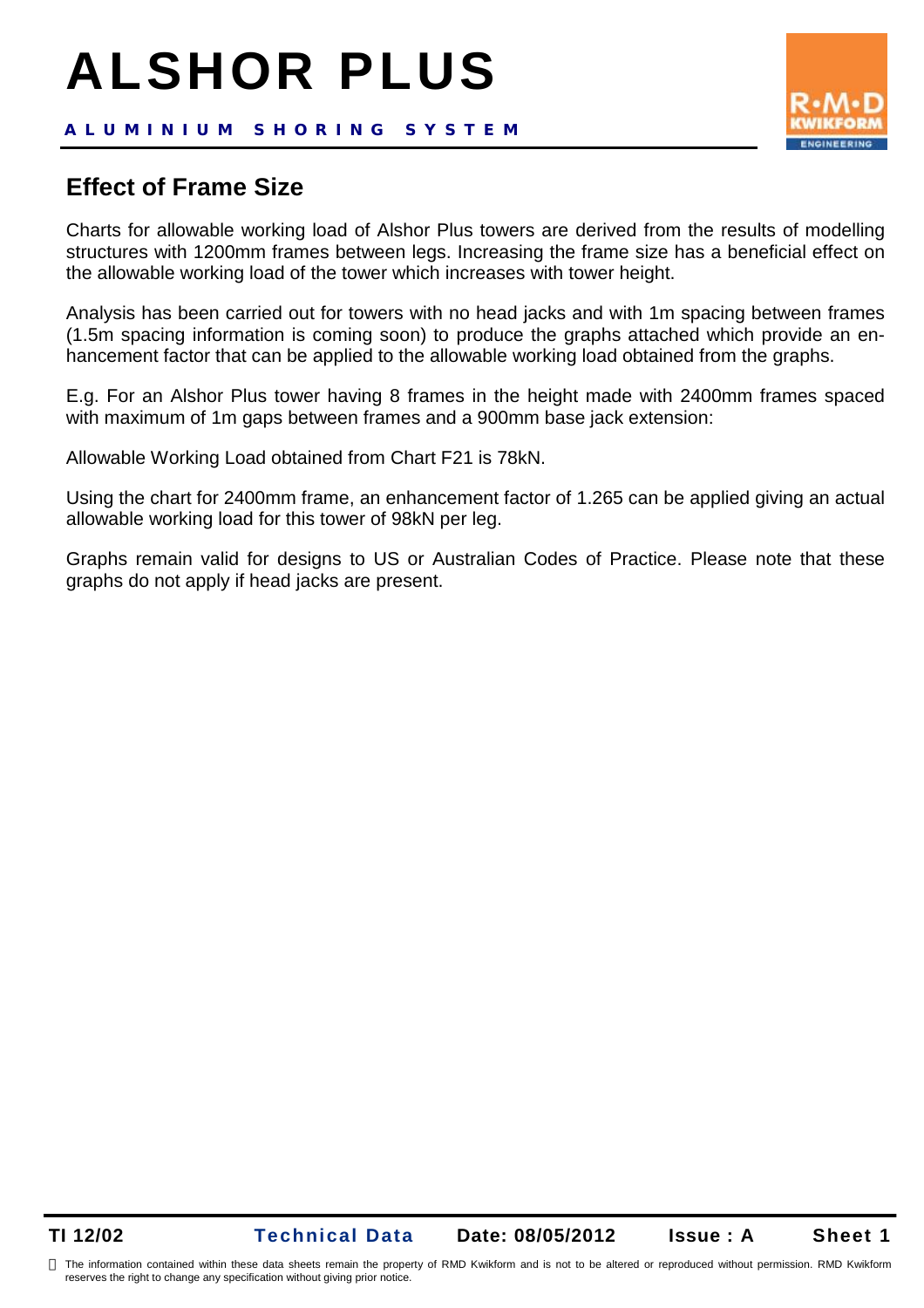## $1.00 -$ 1.10 1.20 1.30 0 100 200 300 400 500 600 700 800 900 1000 1100 1200 1300 1400 **Σ ultiplicatio nFactor** 4 frames 5 frames 6 frames 7 frames 8 frames 3 frames 2 frames **1800**

#### **Multiplication Factor for Alshor Plus Charts using 1800mm Frames and Base Jacks Bottom Only 1m Spacing Between Frames**

**Jack extension mm**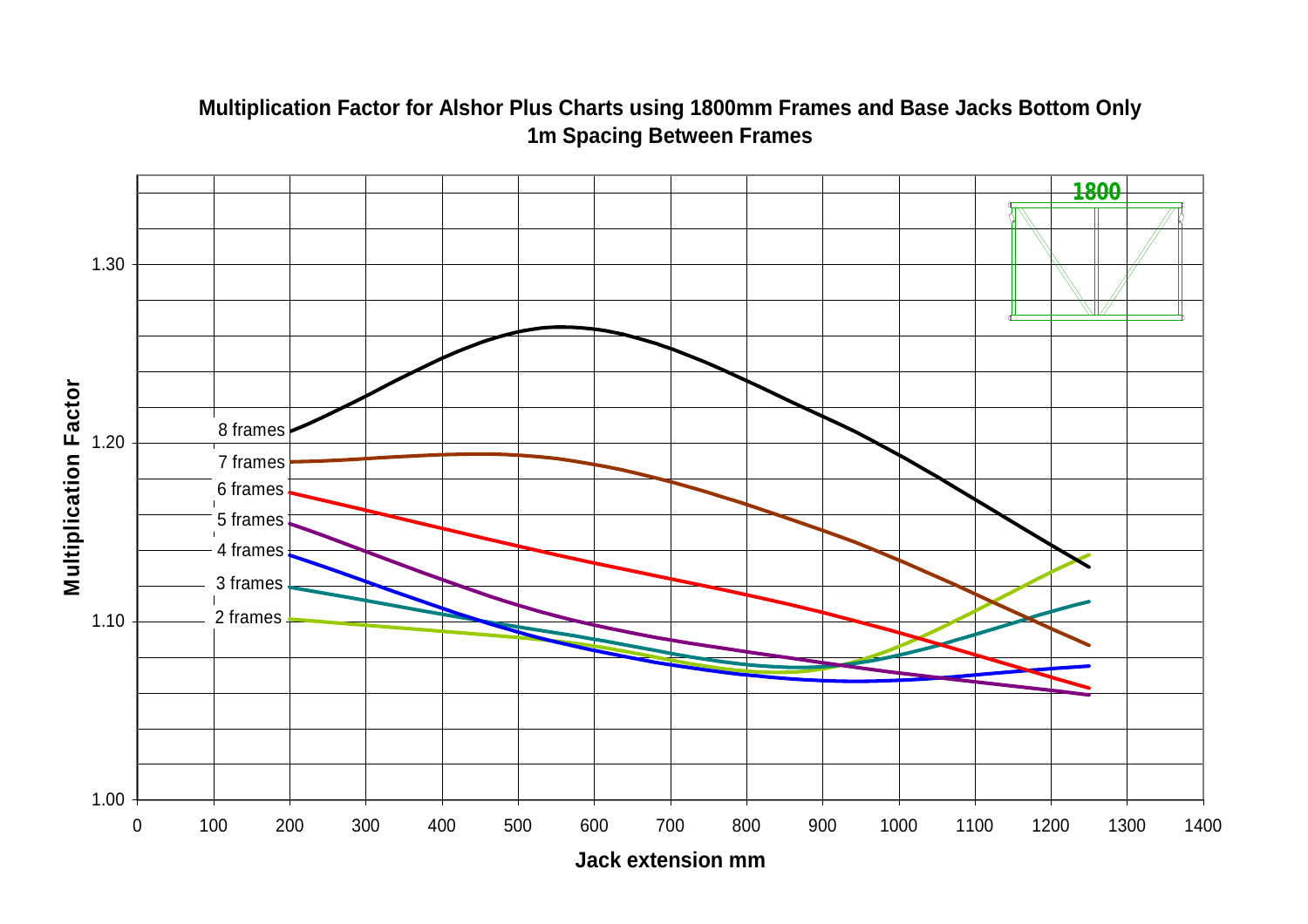

#### **Multiplication Factor for Alshor Plus Charts using 2400mm Frames and Base Jacks Bottom Only 1m Spacing Between Frames**